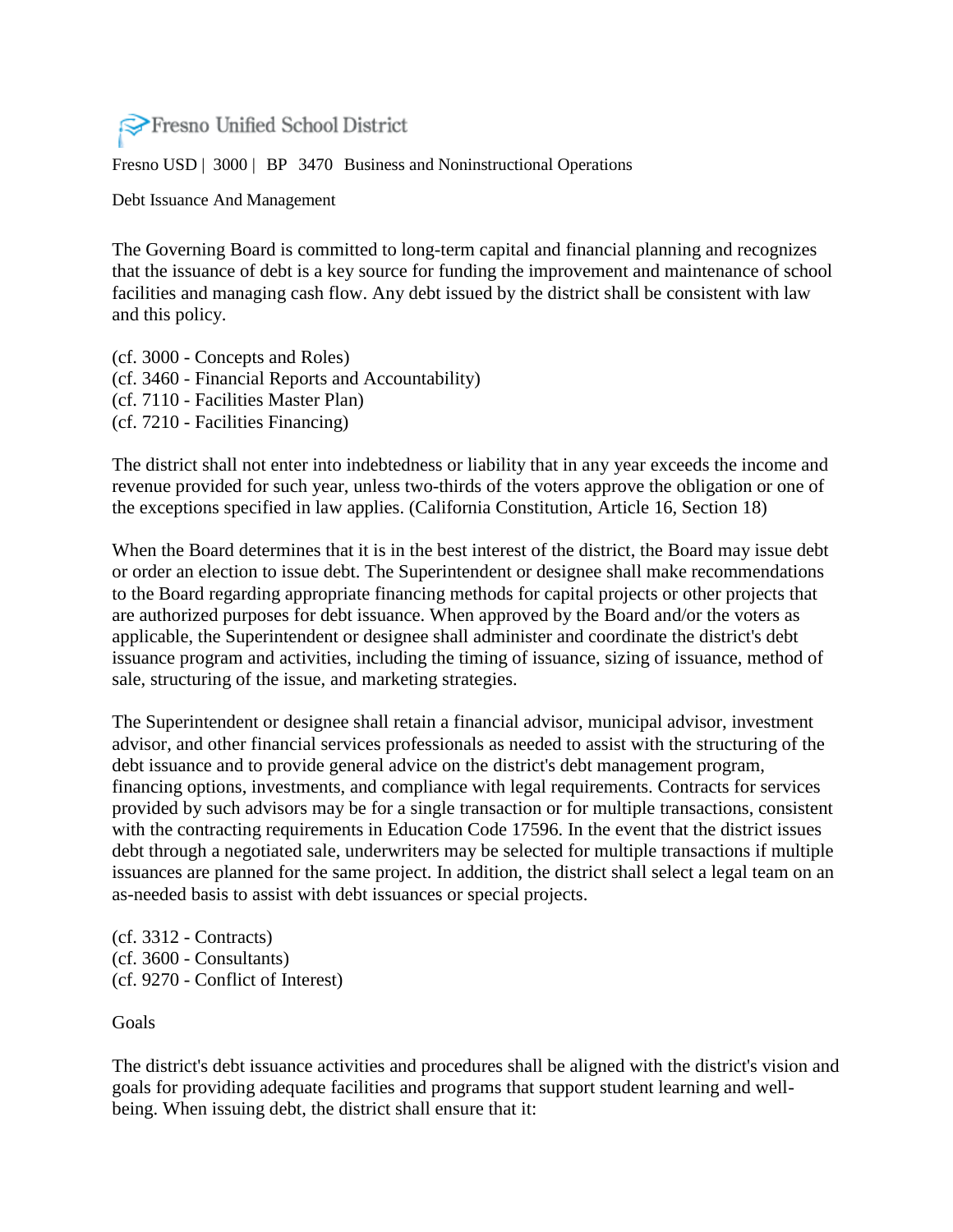1. Maintains accountability for the fiscal health of the district, including prudent management and transparency of the district's financing programs

2. Attains the best possible credit rating for each debt issue in order to reduce interest costs, within the context of preserving financial flexibility and meeting capital funding requirements

3. Takes all practical precautions and proactive measures to avoid any financial decision that will negatively impact current credit ratings on existing or future debt issues

4. Maintains effective communication with rating agencies and, as appropriate, credit enhancers such as bond insurers or other providers of credit or liquidity instruments in order to enhance the creditworthiness, liquidity, or marketability of the debt

5. Monitors the district's statutory debt limit in relation to assessed valuation within the district and the tax burden needed to meet long-term debt service requirements

6. When determining the timing of debt issuance, considers market conditions, cash flows associated with repayment, and the district's ability to expend the obtained funds in a timely, efficient, and economical manner consistent with federal tax laws

7. Determines the amortization (maturity) schedule which will fit best within the overall debt structure of the district at the time the new debt is issued

8. Considers the useful lives of assets funded by the debt issue, as well as repair and replacement costs of those assets to be incurred in the future

9. Preserves the availability of the district's general fund for operating purposes and other purposes that cannot be funded by the issuance of voter-approved debt

10. Meets the ongoing obligations and accountability requirements associated with the issuance and management of debt under state and federal tax and securities laws

(cf. 0000 - Vision) (cf. 0200 - Goals for the School District) (cf. 7000 - Concepts and Roles)

Authorized Purposes for the Issuance of Debt

The district may issue debt for any of the following purposes:

1. To pay for the cost of capital improvements, including acquiring, constructing, reconstructing, rehabilitating, replacing, improving, extending, enlarging, and/or equipping district facilities

- 2. To refund existing debt
- 3. To provide for cash flow needs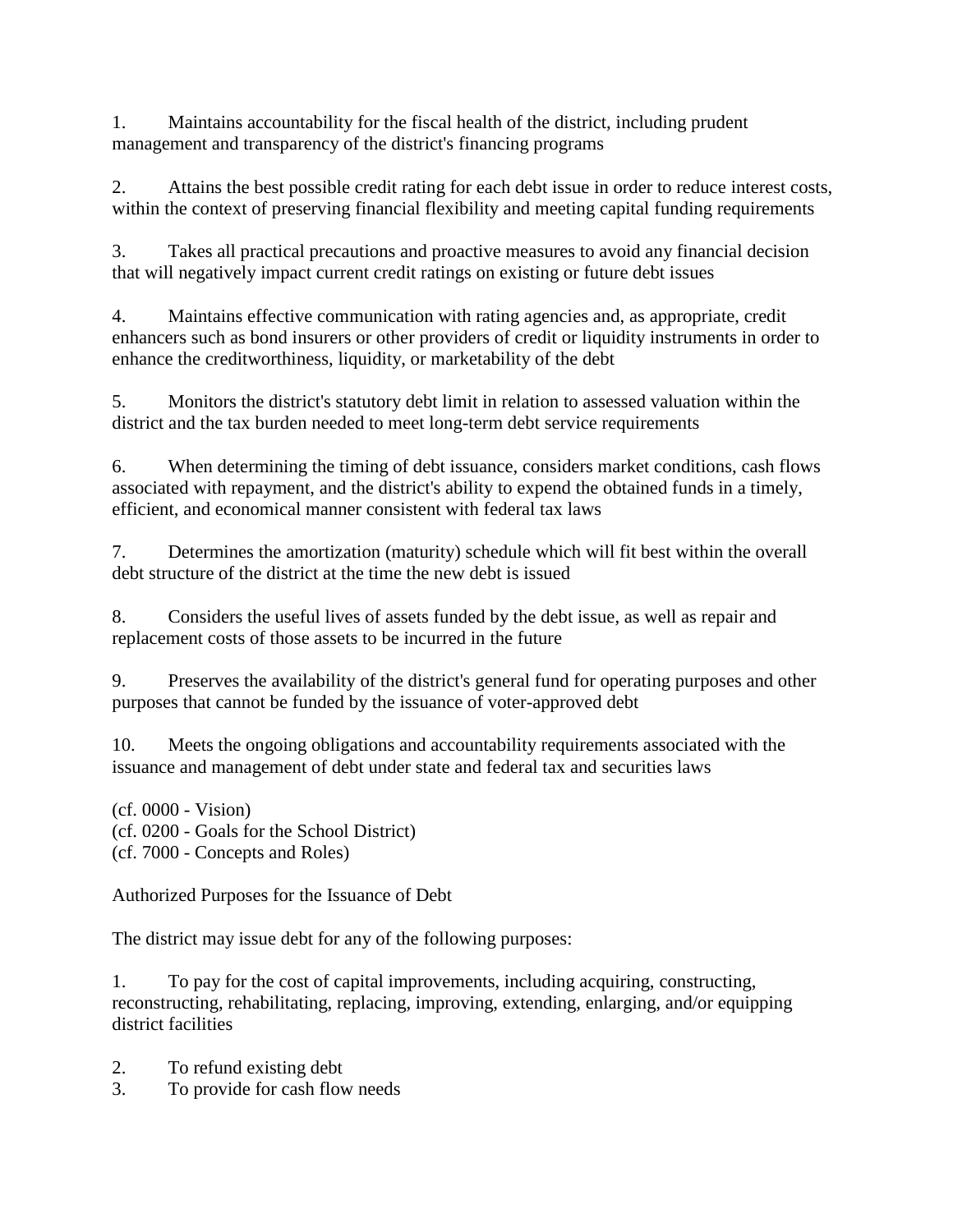(cf. 3100 - Budget) (cf. 3110 - Transfer of Funds)

Pursuant to Government Code 53854, general operating costs, including, but not limited to, items normally funded in the district's annual operating budget, shall not be financed from debt payable later than 15 months from the date of issuance. The district may deem it desirable to finance cash flow requirements under certain conditions so that available resources better match expenditures within a given fiscal year. To satisfy both state constitutional and statutory constraints, such cash flow borrowing shall be payable from taxes, income, revenue, cash receipts, and other moneys attributable to the fiscal year in which the debt is issued.

Authorized Types of Debt

The Superintendent or designee shall recommend to the Board potential financing method(s) that result in the highest benefit to the district, with the cost of staff and consultants considered. Potential financing sources may include:

1. Short-Term Debt

a. Short-term debt, such as tax and revenue anticipation notes (TRANs), when necessary to allow the district to meet its cash flow requirements (Government Code 53850-53858)

b. Bond anticipation notes (BANs) to provide interim financing for capital bond projects that will ultimately be paid from general obligation bonds (Education Code 15150)

c. Grant anticipation notes (GANs) to provide interim financing pending the receipt of grants and/or loans from the state or federal government that have been appropriated and committed to the district (Government Code 53859-53859.08)

2. Long-Term Debt

a. General obligation bonds for projects approved by voters (California Constitution, Article 13A, Section 1; Education Code 15100-15262, 15264-15276; Government Code 53506-53509.5)

(cf. 7214 - General Obligation Bonds)

b. Special tax bonds issued pursuant to the Mello-Roos Community Facilities Act of 1982 (Government Code 53311-53368.3)

(cf. 7212 - Mello Roos Districts)

3. Lease financing, including certificates of participation (COPs)

a. Lease financing to fund the highest priority capital equipment purchases when pay-asyou-go financing is not feasible (Education Code 17450-17453.1)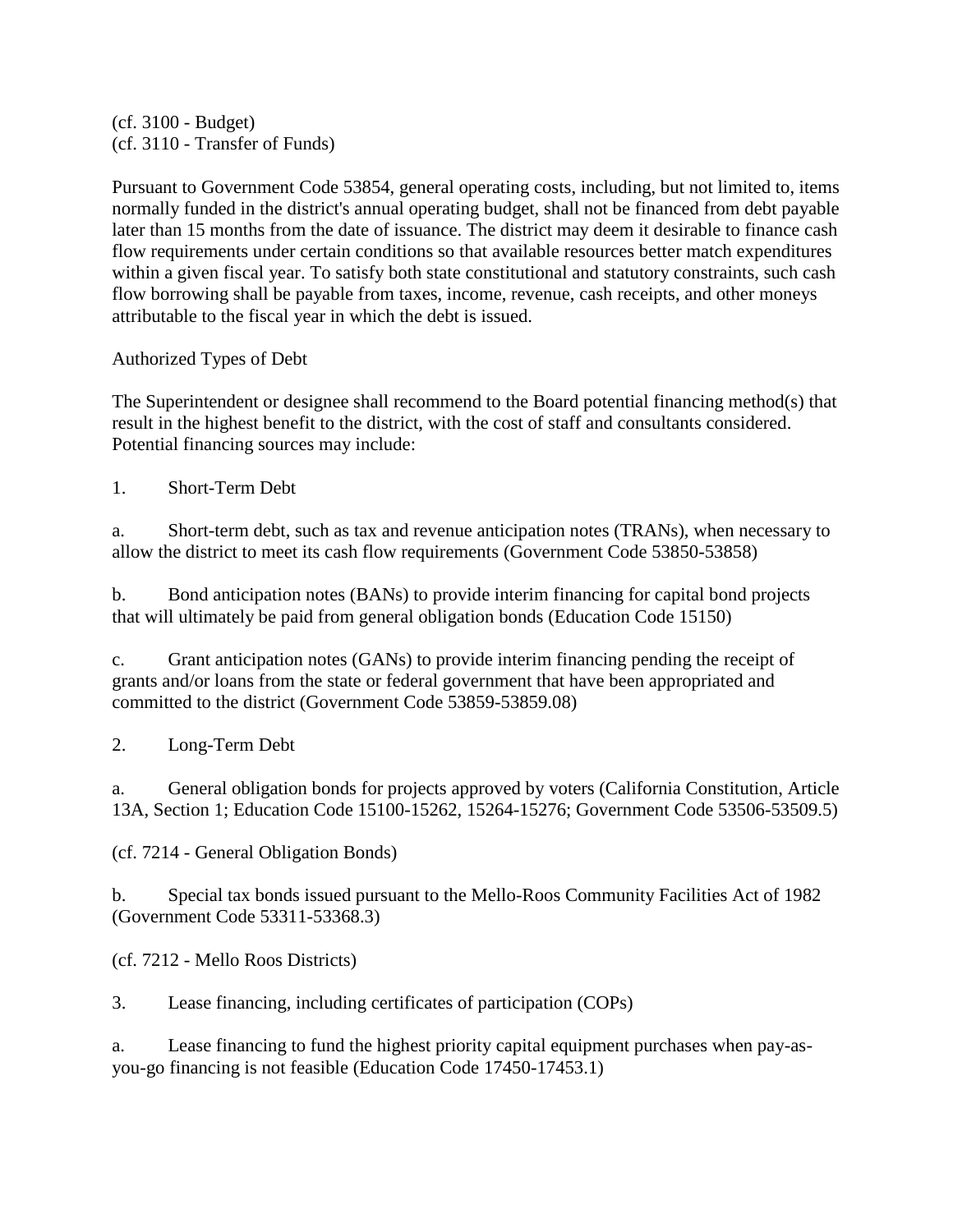b. Lease financing to fund facilities projects when there is insufficient time to obtain voter approval or in instances where obtaining voter approval is either not feasible or unavailable (Education Code 17400-17429)

4. Special financing programs or structures offered by the federal or state government, such as Qualified Zone Academy Bonds or other tax credit obligations or obligations that provide subsidized interest payments, when the use of such programs or structures is determined to result in sufficiently lower financing costs compared to traditional tax-exempt bonds and/or COPs

5. Temporary borrowing from other sources such as the County Treasurer

COPs, TRANs, revenue bonds, or any other non-voter approved debt instrument shall not be issued by the district in any fiscal year in which the district has a qualified or negative certification, unless the County Superintendent of Schools determines, pursuant to criteria established by the Superintendent of Public Instruction, that the district's repayment of that indebtedness is probable. (Education Code 42133)

Relationship of Debt to District Facilities Program and Budget

Decisions regarding the issuance of debt for the purpose of financing capital improvement shall be aligned with current needs for acquisition, development, and/or improvement of district property and facilities as identified in the district's facilities master plan or other applicable needs assessment, the projected costs of those needs, schedules for the projects, and the expected resources.

The cost of debt issued for major capital repairs or replacements shall be evaluated against the potential cost of delaying such repairs and/or replacing such facilities.

When considering a debt issuance, the Board and the Superintendent or designee shall evaluate both the short-term and long-term implications of the debt issuance and additional operating costs associated with the new projects involved. Such evaluation may include, but is not limited to, the projected ratio of annual debt service to the tax burden on the district's taxpayers and the ratio of annual debt service secured by the general fund to general fund expenditures.

The district may enter into credit enhancement agreements such as municipal bond insurance, surety bonds, letters of credit, and lines of credit with commercial banks, municipal bond insurance companies, or other financial entities when their use is judged to lower borrowing costs, eliminate restrictive covenants, or have a net economic benefit to the financing.

# Structure of Debt Issues

The district shall consider the overall impact of the current and future debt burden of the financing when determining the duration of the debt issue.

The district shall design the financing schedule and repayment of debt so as to take best advantage of market conditions, ensure cost effectiveness, provide flexibility, and, as practical,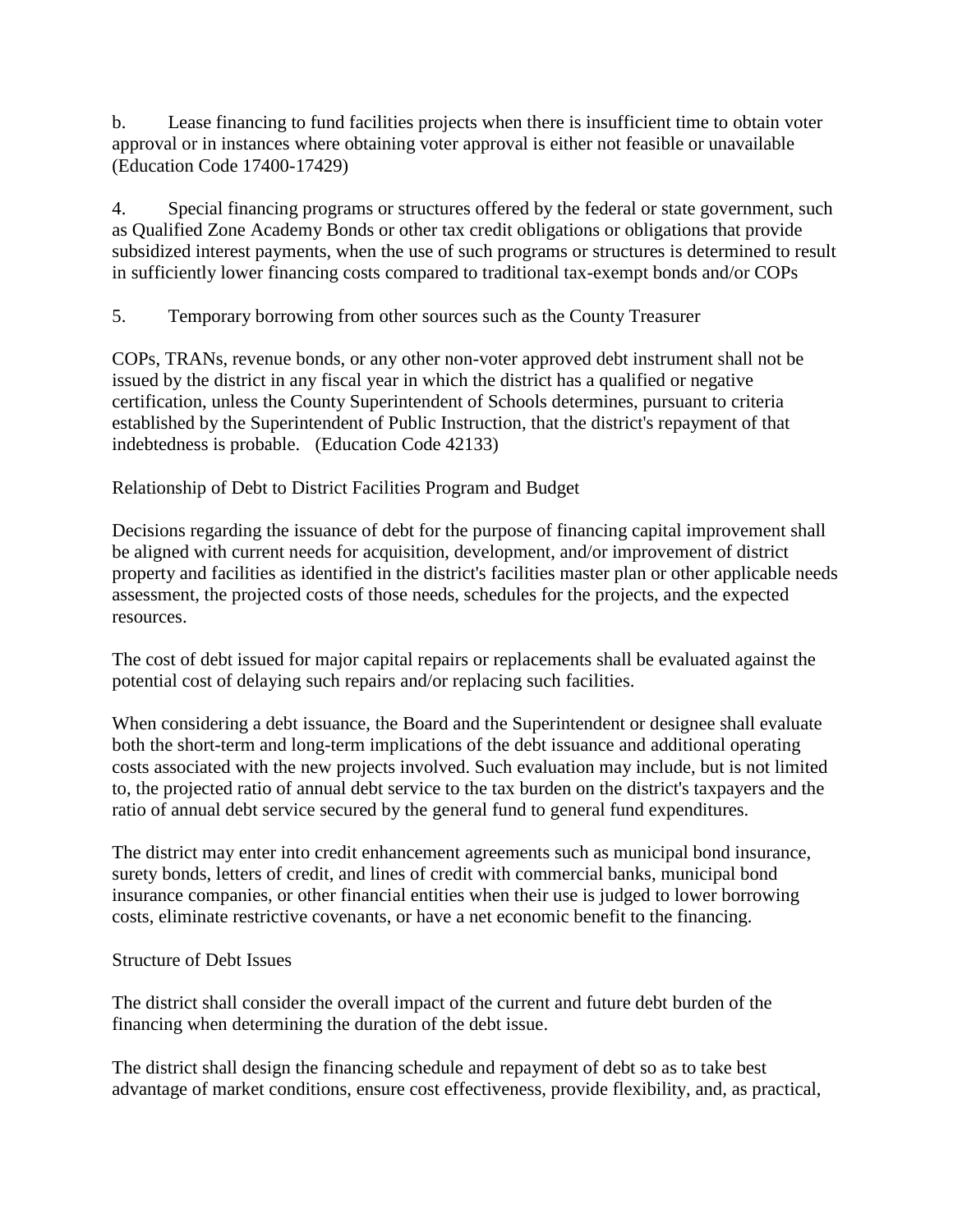recapture or maximize its debt capacity for future use. Principal amortization will be structured to meet debt repayment, tax rate, and flexibility goals.

For new money debt issuances for capital improvements, the district shall size the debt issuance with the aim of funding capital projects as deemed appropriate by the Board, as long as the issuance is consistent with the overall financing plan, does not exceed the amount authorized by voters, and, unless a waiver is sought and received from the state, will not cause the district to exceed the limitation on debt issuances specified in the California Constitution or Education Code 15106.

To the extent practicable, the district shall also consider credit issues, market factors, and tax law when sizing the district's bond issuance. The sizing of refunding bonds shall be determined by the amount of money that will be required to cover the principal of, any accrued interest on, and any redemption premium for the debt to be paid on the call date and to cover appropriate financing costs.

Any general obligation bond issued by the district shall mature within 40 years of the issuance date or as otherwise required by law. (California Constitution, Article 16, Section 18; Government Code 53508.6)

The final maturity of equipment or real property lease obligations will be limited to the useful life of the assets to be financed but, with respect to a lease purchase of equipment, no longer than a period of 10 years. (Education Code 17452)

# Method of Sale

For the sale of any district-issued debt, the Superintendent or designee shall recommend the method of sale with the potential to achieve the lowest financing cost and/or to generate other benefits to the district. Potential methods of sale include:

1. A competitive bidding process through which the award is based on, among other factors, the lowest offered true interest cost

2. Negotiated sale, subject to approval by the district to ensure that interest costs are in accordance with comparable market interest rates

3. Private placement sale, when the financing can or must be structured for a single or limited number of purchasers or where the terms of the private placement are more beneficial to the district than either a negotiated or competitive sale

# Investment of Proceed

The district shall actively manage the proceeds of debt issued for public purposes in a manner that is consistent with state law governing the investment of public funds and with the permitted securities covenants of related financing documents executed by the district. Where applicable, the district's official investment policy and legal documents for a particular debt issuance shall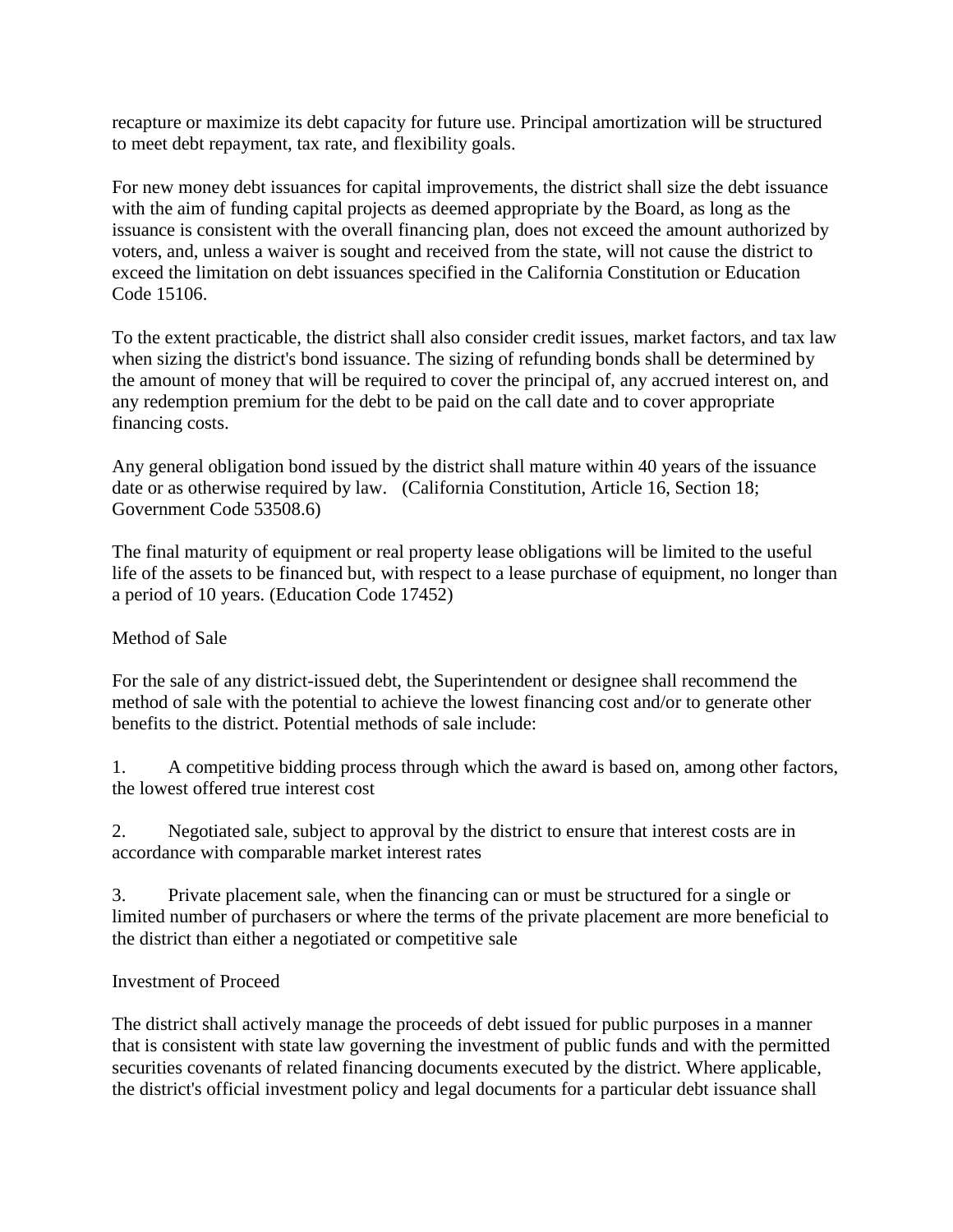govern specific methods of investment of bond-related proceeds. Preservation of principal shall be the primary goal of any investment strategy, followed by the availability of funds and then by return on investment.

## (cf. 3430 - Investing)

With regard to general obligation bonds, the district shall invest new money bond proceeds in the county treasury pool as required by law. (Education Code 15146)

The management of public funds shall enable the district to respond to changes in markets or changes in payment or construction schedules so as to ensure liquidity and minimize risk.

## Refunding/Restructuring

The district may consider refunding or restructuring outstanding debt if it will be financially advantageous or beneficial for debt repayment and/or structuring flexibility. When doing so, the district shall consider the maximization of the district's expected net savings over the life of the debt issuance and, when using a general obligation bond to refund an existing bond, shall ensure that the final maturity of the refunding bond is no longer than the final maturity of the existing bond.

## Internal Controls

The Superintendent or designee shall establish internal control procedures to ensure that the proceeds of any debt issuance are directed to the intended use. Such procedures shall assist the district in maintaining the effectiveness and efficiency of operations, properly expending funds, reliably reporting debt incurred by the district and the use of the proceeds, complying with all laws and regulations, preventing fraud, and avoiding conflict of interest.

(cf. 3314 - Payments for Goods and Services) (cf. 3400 - Management of District Assets/Accounts)

The district shall be vigilant in using bond proceeds in accordance with the stated purposes at the time such debt was incurred as defined in the text of the voter-approved bond measure. (Government Code 53410)

When feasible, the district shall issue debt with a defined revenue source in order to preserve the use of the general fund for general operating purposes.

The district shall annually conduct a due diligence review to ensure its compliance with all ongoing obligations applicable to issuers of debt. Such a review may be conducted by general legal counsel or bond counsel. Any district personnel involved in conducting such reviews shall receive periodic training regarding their responsibilities.

In addition, the Superintendent or designee shall ensure that the district completes, as applicable, all performance and financial audits that may be required for any debt issued by the district,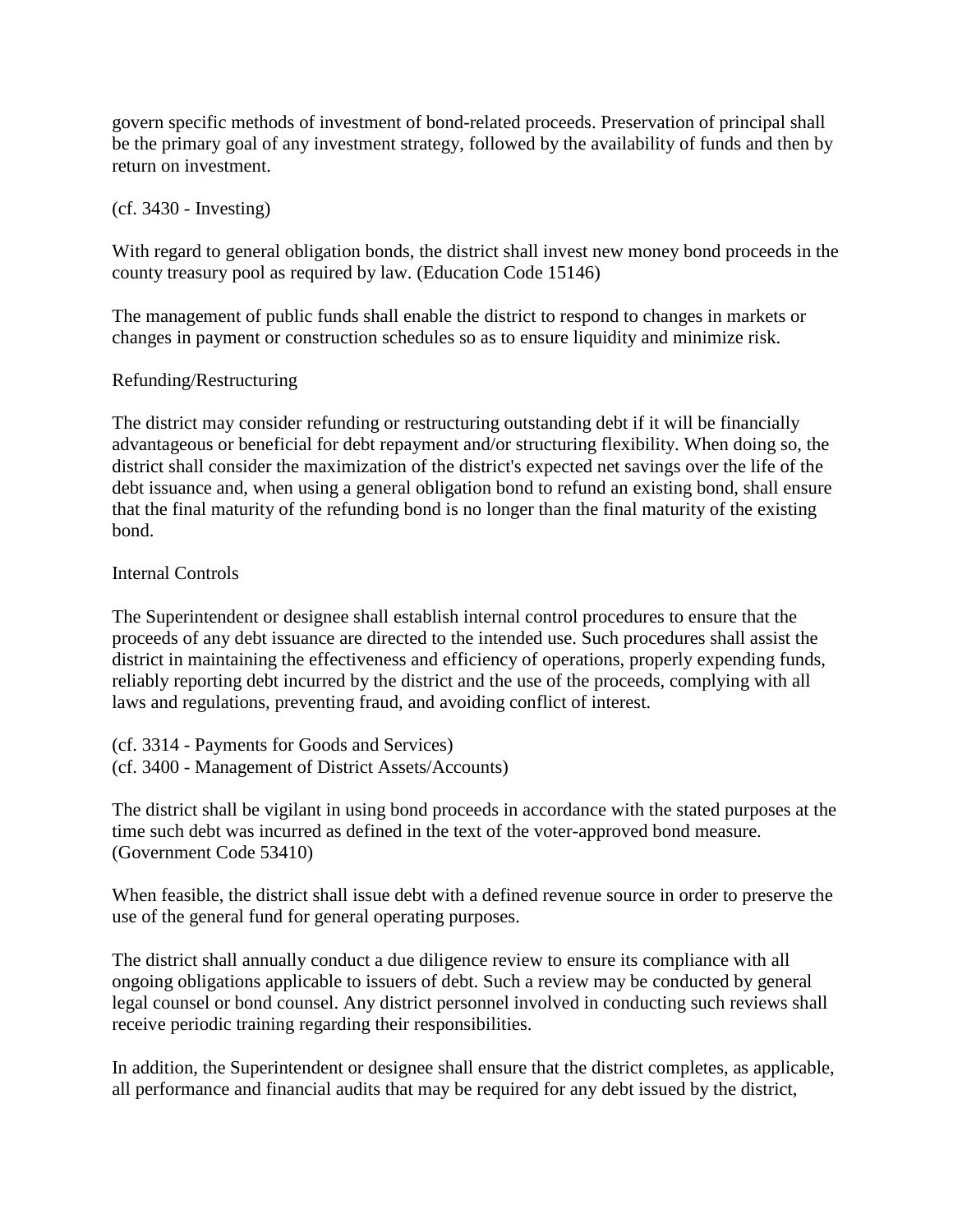including disclosure requirements applicable to a particular transaction.

## Records/Reports

At least 30 days prior to the sale of any debt issue, the Superintendent or designee shall submit a report of the proposed issuance to the California Debt and Investment Advisory Commission (CDIAC). Such report shall include a self-certification that the district has adopted a policy concerning the use of debt that complies with law and that the contemplated debt issuance is consistent with that policy. (Government Code 8855)

On or before January 31 of each year, the Superintendent or designee shall submit a report to the CDIAC regarding the debt authorized, the debt outstanding, and the use of proceeds of the issued debt for the period from July 1 to June 30. (Government Code 8855)

The Superintendent or designee shall provide initial and any annual or ongoing disclosures required by 17 CFR 240.10b-5 and 240.15c2-12 to the Municipal Securities Rulemaking Board, investors, and other persons or entities entitled to disclosure, and shall ensure that the district's disclosure filings are updated as needed.

The Superintendent or designee shall maintain transaction records of decisions made in connection with each debt issuance, including the selection of members of the financing team, the structuring of the financing, selection of credit enhancement products and providers, and selection of investment products. Each transaction file shall include the official transcript for the financing, interest rates and cost of issuance on the day when the debt was sold ("final number runs"), and a post-pricing summary of the debt issue. In addition, documentation evidencing the expenditure of proceeds, the use of debt-financed property by public and private entities, all sources of payment or security for the debt, and investment of proceeds shall be kept for as long as the debt is outstanding, plus the period ending three years after the financial payment date of the debt or the final payment date of any obligations or series of bonds issued to refund directly or indirectly all of any portion of the debt, whichever is later.

The Superintendent or designee shall annually report to the Board regarding debts issued by the district, including information on actual and projected tax rates, an analysis of bonding capacity, ratings on the district's bonds, market update and refunding opportunities, new development for California bond financings, and the district's compliance with post-issuance requirements.

#### Exceptions or Modifications

The District acknowledges that the capital marketplace fluctuates, municipal finance products change from time to time, and that issuer and investor supply and demand vary. These fluctuations may produce situations that are not anticipated or covered by this Policy. As such, the Governing Board may make exceptions or modifications to this policy to achieve the debt management goals outlined herein. Flexibility is appropriate and necessary in such situations, provided specific authorization is granted to District staff and the District's advisors by the Governing Board.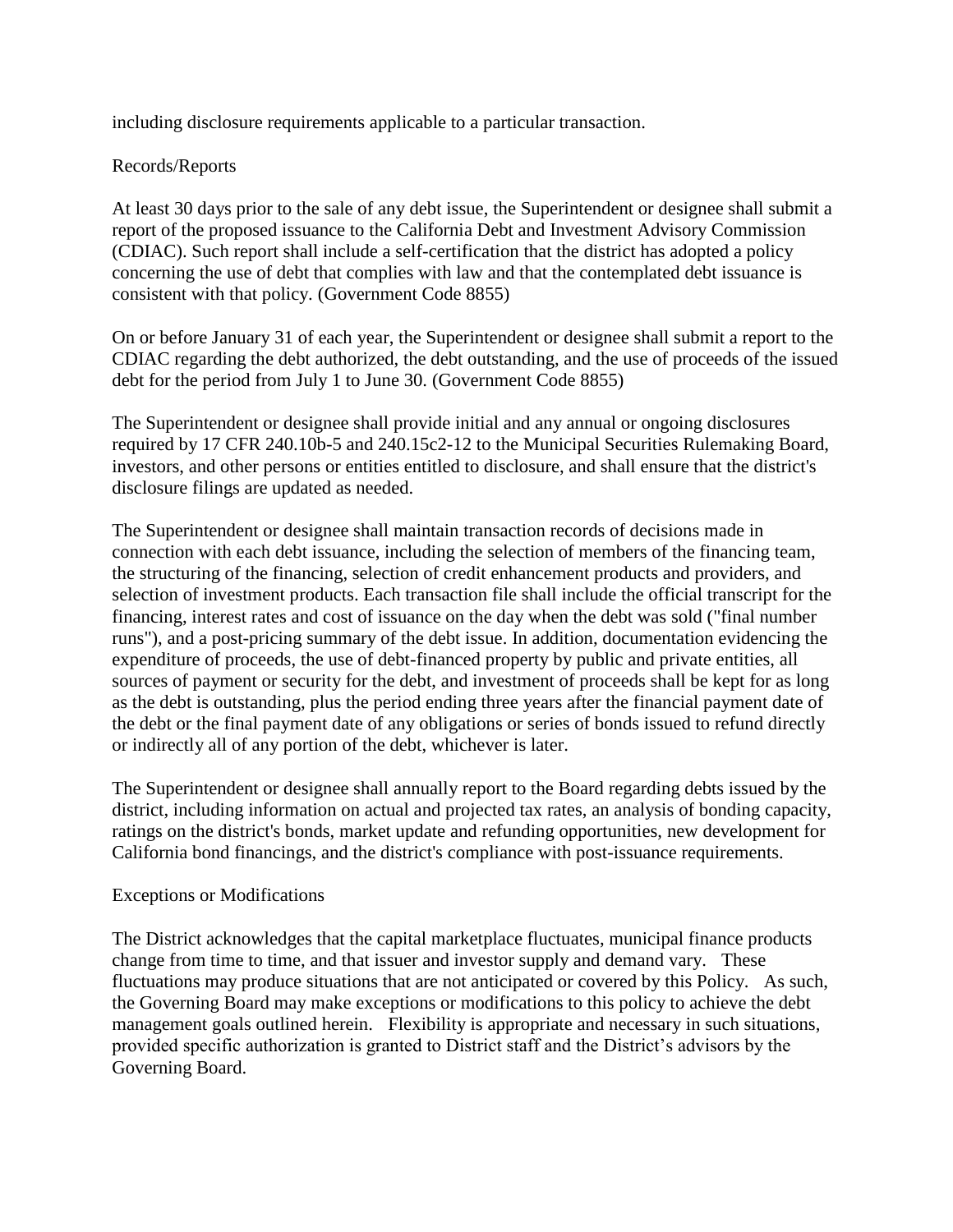*Fresno Unified School District does not harass, intimidate, or discriminate on the basis of race, color, ethnicity, national origin, ancestry, age, creed, religion, political affiliation, gender, gender identity or expression or genetic information, mental or physical disability, sex, sexual orientation, parental or marital status, military veteran status, or any other basis protected by law or regulation, in its educational program(s) or employment.*

Legal Reference:

#### EDUCATION CODE

5300-5441 Conduct of elections

15100-15262 Bonds for school districts and community college districts

15264-15276 Strict accountability in local school construction bonds

15278-15288 Citizen's oversight committees

15300-15425 School Facilities Improvement Districts

17150 Public disclosure of non-voter-approved debt

17400-17429 Leasing of district property

17450-17453.1 Leasing of equipment

17456 Sale or lease of district property

17596 Duration of contracts

42130-42134 Financial reports and certifications

ELECTIONS CODE

1000 Established election dates

#### GOVERNMENT CODE

8855 California Debt and Investment Advisory Commission 53311-53368.3 Mello-Roos Community Facilities Act 53410-53411 Bond reporting 53506-53509.5 General obligation bonds 53550-53569 Refunding bonds of local agencies 53580-53595.55 Bonds 53850-53858 Tax and revenue anticipation notes 53859-53859.08 Grant anticipation notes

CALIFORNIA CONSTITUTION

Article 13A, Section 1 Tax limitation Article 16, Section 18 Debt limit

UNITED STATES CODE, TITLE 15 78o-4 Registration of municipal securities dealers

UNITED STATES CODE, TITLE 26 54E Qualified Zone Academy Bonds CODE OF FEDERAL REGULATIONS, TITLE 17 240.10b-5 Prohibition against fraud or deceit 240.15c2-12 Municipal securities disclosure